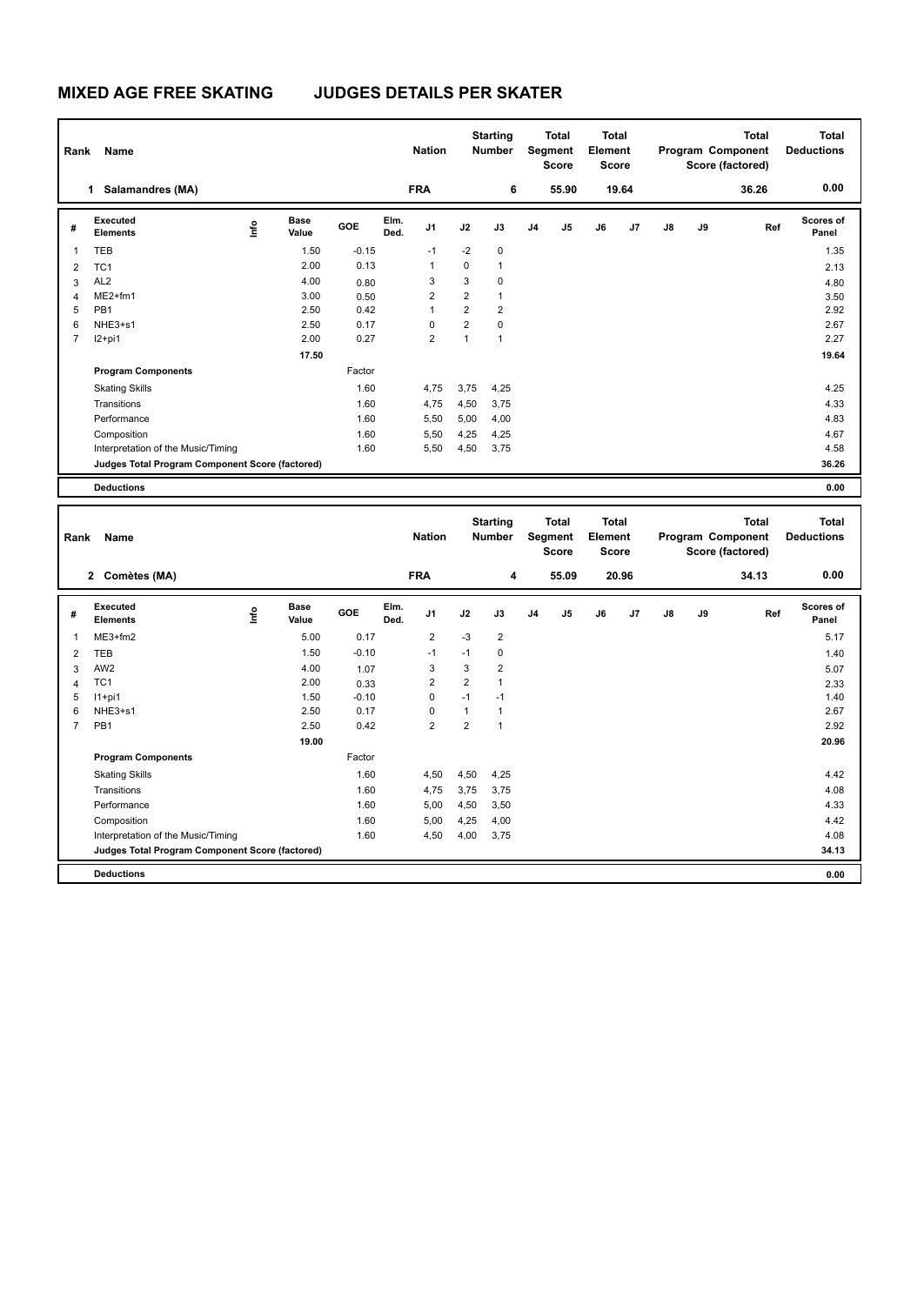# **MIXED AGE FREE SKATING JUDGES DETAILS PER SKATER**

| Rank           | Name                                            |      |                      |         |              | <b>Nation</b>  |                | <b>Starting</b><br><b>Number</b> |                | <b>Total</b><br>Segment<br>Score | <b>Total</b><br>Element<br><b>Score</b> |       |    |    | <b>Total</b><br>Program Component<br>Score (factored) | <b>Total</b><br><b>Deductions</b> |
|----------------|-------------------------------------------------|------|----------------------|---------|--------------|----------------|----------------|----------------------------------|----------------|----------------------------------|-----------------------------------------|-------|----|----|-------------------------------------------------------|-----------------------------------|
|                | Hermines<br>3                                   |      |                      |         |              | <b>FRA</b>     |                | 1                                |                | 49.45                            |                                         | 20.25 |    |    | 29.20                                                 | 0.00                              |
| #              | Executed<br><b>Elements</b>                     | lnfo | <b>Base</b><br>Value | GOE     | Elm.<br>Ded. | J <sub>1</sub> | J2             | J3                               | J <sub>4</sub> | J5                               | J6                                      | J7    | J8 | J9 | Ref                                                   | <b>Scores of</b><br>Panel         |
| 1              | <b>TEB</b>                                      |      | 1.50                 | $-0.20$ |              | $-2$           | $-2$           | 0                                |                |                                  |                                         |       |    |    |                                                       | 1.30                              |
| 2              | AW <sub>2</sub>                                 |      | 4.00                 | 0.53    |              | 1              | $\overline{2}$ | $\mathbf{1}$                     |                |                                  |                                         |       |    |    |                                                       | 4.53                              |
| 3              | $12+pi1$                                        |      | 2.00                 | 0.07    |              | $-1$           | $\overline{2}$ | $\mathbf 0$                      |                |                                  |                                         |       |    |    |                                                       | 2.07                              |
| $\overline{4}$ | NHE3+s1                                         |      | 2.50                 | 0.17    |              | 0              | $\overline{2}$ | $\mathbf 0$                      |                |                                  |                                         |       |    |    |                                                       | 2.67                              |
| 5              | TC <sub>2</sub>                                 |      | 3.00                 | 0.10    |              | $-1$           | $\mathbf{1}$   | 1                                |                |                                  |                                         |       |    |    |                                                       | 3.10                              |
| 6              | PB <sub>1</sub>                                 |      | 2.50                 | 0.08    |              | 1              | $-1$           | 1                                |                |                                  |                                         |       |    |    |                                                       | 2.58                              |
| 7              | ME3+fm1                                         |      | 4.00                 | 0.00    |              | 0              | 0              | 0                                |                |                                  |                                         |       |    |    |                                                       | 4.00                              |
|                |                                                 |      | 19.50                |         |              |                |                |                                  |                |                                  |                                         |       |    |    |                                                       | 20.25                             |
|                | <b>Program Components</b>                       |      |                      | Factor  |              |                |                |                                  |                |                                  |                                         |       |    |    |                                                       |                                   |
|                | <b>Skating Skills</b>                           |      |                      | 1.60    |              | 3,50           | 3,25           | 3,50                             |                |                                  |                                         |       |    |    |                                                       | 3.42                              |
|                | Transitions                                     |      |                      | 1.60    |              | 3,75           | 4,25           | 2,75                             |                |                                  |                                         |       |    |    |                                                       | 3.58                              |
|                | Performance                                     |      |                      | 1.60    |              | 4,25           | 3,25           | 3,00                             |                |                                  |                                         |       |    |    |                                                       | 3.50                              |
|                | Composition                                     |      |                      | 1.60    |              | 4,25           | 4,25           | 3,25                             |                |                                  |                                         |       |    |    |                                                       | 3.92                              |
|                | Interpretation of the Music/Timing              |      |                      | 1.60    |              | 4,25           | 3,75           | 3,50                             |                |                                  |                                         |       |    |    |                                                       | 3.83                              |
|                | Judges Total Program Component Score (factored) |      |                      |         |              |                |                |                                  |                |                                  |                                         |       |    |    |                                                       | 29.20                             |
|                | <b>Deductions</b>                               |      |                      |         |              |                |                |                                  |                |                                  |                                         |       |    |    |                                                       | 0.00                              |

|                | Name<br>Rank                                    |      |                      |         |              | <b>Starting</b><br><b>Nation</b><br><b>Number</b> |          |      | <b>Total</b><br>Segment<br><b>Score</b> |                | <b>Total</b><br>Element<br><b>Score</b> |       | Program Component |    | <b>Total</b><br>Score (factored) | <b>Total</b><br><b>Deductions</b> |
|----------------|-------------------------------------------------|------|----------------------|---------|--------------|---------------------------------------------------|----------|------|-----------------------------------------|----------------|-----------------------------------------|-------|-------------------|----|----------------------------------|-----------------------------------|
|                | 4 Flammes (MA)                                  |      |                      |         |              | <b>FRA</b>                                        |          | 5    |                                         | 42.17          |                                         | 15.90 |                   |    | 26.27                            | 0.00                              |
| #              | Executed<br><b>Elements</b>                     | Info | <b>Base</b><br>Value | GOE     | Elm.<br>Ded. | J <sub>1</sub>                                    | J2       | J3   | J <sub>4</sub>                          | J <sub>5</sub> | J6                                      | J7    | J8                | J9 | Ref                              | <b>Scores of</b><br>Panel         |
| $\mathbf{1}$   | TC <sub>1</sub>                                 |      | 2.00                 | 0.00    |              | 0                                                 | 0        | 0    |                                         |                |                                         |       |                   |    |                                  | 2.00                              |
| $\overline{2}$ | $ME2+fm1$                                       |      | 3.00                 | 0.00    |              | $\overline{1}$                                    | $-1$     | 0    |                                         |                |                                         |       |                   |    |                                  | 3.00                              |
| 3              | TEB                                             |      | 1.50                 | $-0.30$ |              | -3                                                | $-2$     | $-1$ |                                         |                |                                         |       |                   |    |                                  | 1.20                              |
| $\overline{4}$ | $11+pi1$                                        |      | 1.50                 | $-0.15$ |              | $-1$                                              | $-2$     | 0    |                                         |                |                                         |       |                   |    |                                  | 1.35                              |
| 5              | PB <sub>1</sub>                                 |      | 2.50                 | 0.08    |              | $\Omega$                                          | $\Omega$ | 1    |                                         |                |                                         |       |                   |    |                                  | 2.58                              |
| 6              | NHE3+s1                                         |      | 2.50                 | $-0.33$ |              | $-2$                                              | $-1$     | $-1$ |                                         |                |                                         |       |                   |    |                                  | 2.17                              |
| $\overline{7}$ | AW <sub>2</sub>                                 |      | 4.00                 | $-0.40$ |              | 0                                                 | $-1$     | $-2$ |                                         |                |                                         |       |                   |    |                                  | 3.60                              |
|                |                                                 |      | 17.00                |         |              |                                                   |          |      |                                         |                |                                         |       |                   |    |                                  | 15.90                             |
|                | <b>Program Components</b>                       |      |                      | Factor  |              |                                                   |          |      |                                         |                |                                         |       |                   |    |                                  |                                   |
|                | <b>Skating Skills</b>                           |      |                      | 1.60    |              | 3,50                                              | 3,50     | 3,50 |                                         |                |                                         |       |                   |    |                                  | 3.50                              |
|                | Transitions                                     |      |                      | 1.60    |              | 3,25                                              | 3,25     | 3,00 |                                         |                |                                         |       |                   |    |                                  | 3.17                              |
|                | Performance                                     |      |                      | 1.60    |              | 3,50                                              | 3,50     | 2,50 |                                         |                |                                         |       |                   |    |                                  | 3.17                              |
|                | Composition                                     |      |                      | 1.60    |              | 3,50                                              | 3,75     | 3,25 |                                         |                |                                         |       |                   |    |                                  | 3.50                              |
|                | Interpretation of the Music/Timing              |      |                      | 1.60    |              | 3,25                                              | 3,25     | 2,75 |                                         |                |                                         |       |                   |    |                                  | 3.08                              |
|                | Judges Total Program Component Score (factored) |      |                      |         |              |                                                   |          |      |                                         |                |                                         |       |                   |    |                                  | 26.27                             |
|                | <b>Deductions</b>                               |      |                      |         |              |                                                   |          |      |                                         |                |                                         |       |                   |    |                                  | 0.00                              |